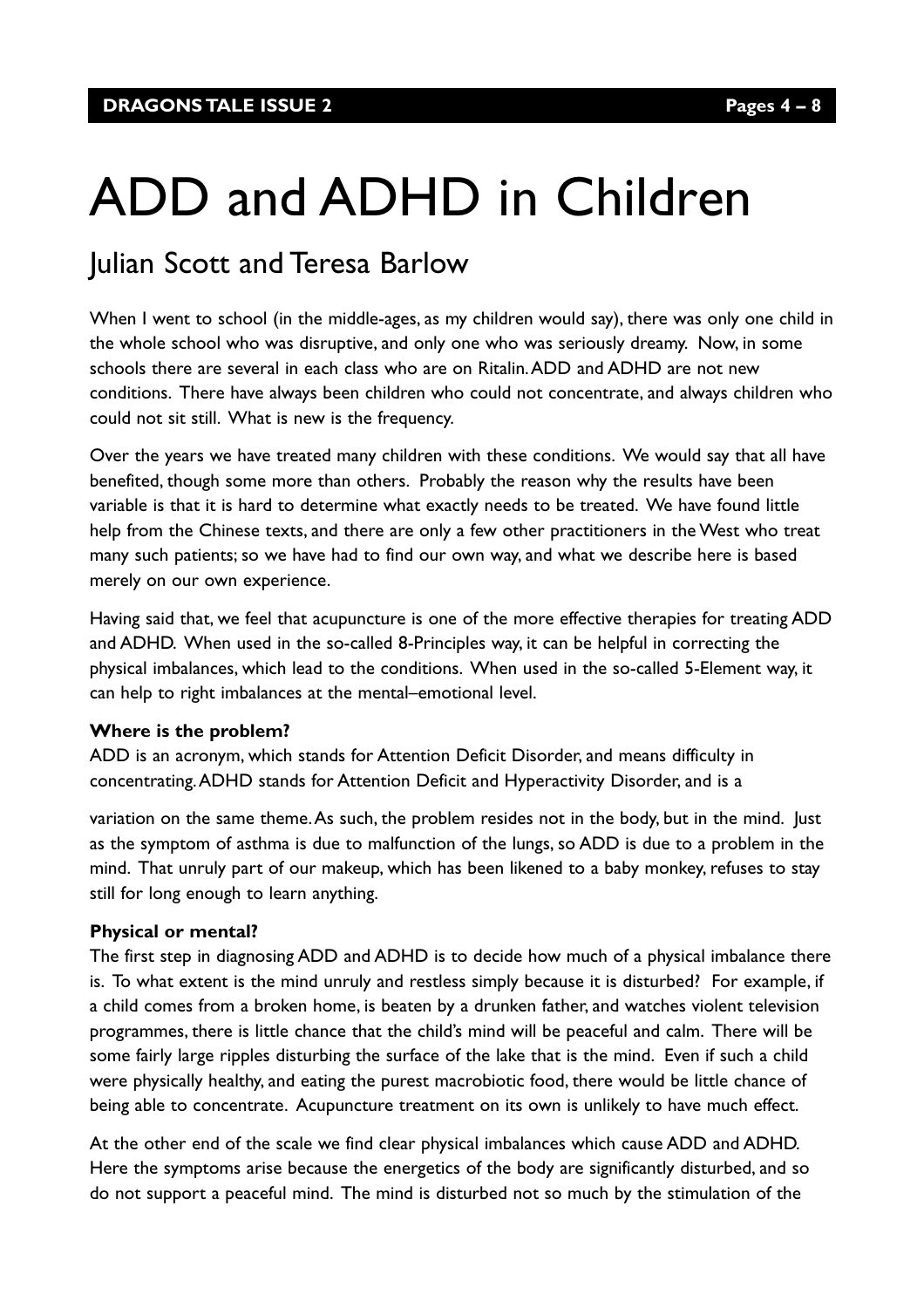mind itself, but because the physical nourishment is faulty in some way. Acupuncture is usually very helpful in such conditions.

### **Is it pathological?**

The next question to ask is whose problem is it? Is the problem one of society, or school, or is it really a pathological condition of the child that could and should be helped? This was brought home to me early on in my practice by a boy who was the son of distinguished parents. Their stock was strong, and amongst this child's ancestors were intrepid explorers of darkest Africa (as it was at that time). I examined the child, and found that there was nothing wrong energetically. Quite the contrary, he was one of the healthiest and strongest boys that I have ever seen. He was brought to me because the school kept on complaining about his disruptive behaviour. It was very clear to me that his behaviour, though disruptive, was not his problem, but the school's. The school simply could not handle a boy of such enormous energy and inventiveness.

As another example, in Israel we had a 3-year-old brought to us who had been diagnosed (by the mother this time) as 'hyperactive'. On further questioning it turned out that he could not sit still at a desk learning his Hebrew letters for much more than 20 minutes at a time. Whose was the problem?

## **The Patterns**

Over the years we have found that there are several energetic imbalances contributing to ADD and ADHD. In particular, we have found that if these energetic imbalances are there, the condition responds very well to acupuncture. The use of simple treatments to correct the imbalance will help the child, often dramatically. On the other hand, our experience has been that if there is no major energetic imbalance, or if the imbalance is very confused, it means that the problem is mainly due to a disturbed mind, and then the results are very variable. Sometimes the child improves, but frequently there is little change, or only a short-term change.

The patterns we have found are:

- Heat
- Heat and phlegm
- Thick Phlegm
- Spleen Qi Deficiency
- Kidney Jing Insufficient

(These are the same patterns as in Acupuncture in the Treatment of Children with the addition of Thick Phlegm)

#### **Heat**

My first case of ADHD came into the clinic shortly after I had opened the doors at the children's clinic in Brighton, some 20 years ago. At that time Ritalin was not known in the UK and even the terms ADD and ADHD were almost unknown. This is not to say that the conditions were unknown – this child was very clearly hyperactive. He was very strong, and spent the whole time running up and down, throwing wooden blocks. His exhausted mother said that she put him to bed at about 11 p.m., and that by 4 am he was up, running backwards and forwards. This is quite characteristic of the Heat pattern: very energetic, little sleep, wild and uncontrolled behaviour.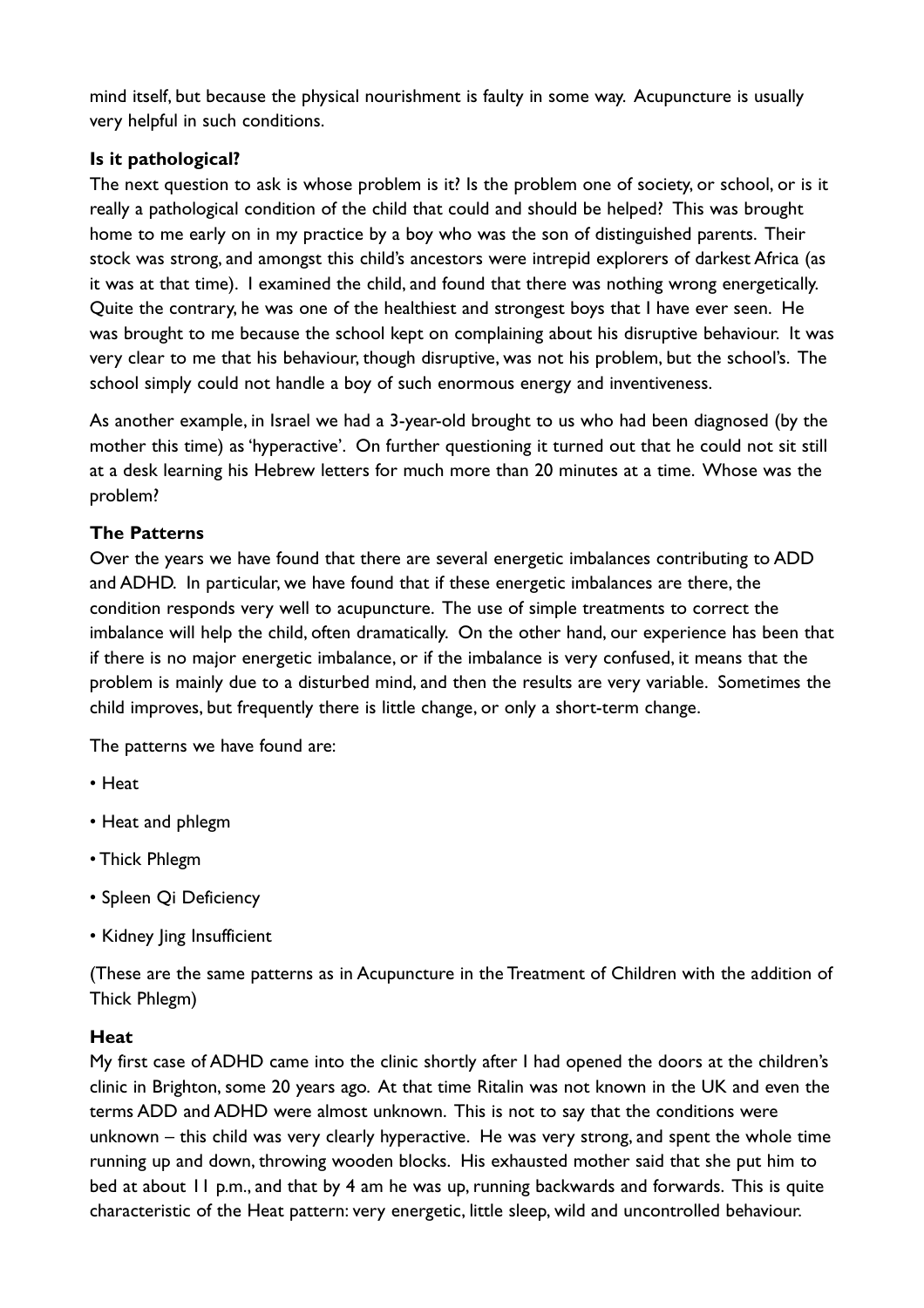#### **Heat and Phlegm**

It was a few years later that I came across the pattern where Heat and Phlegm are combined to make a deadly cocktail. This child was not quite so hyperactive, but was clearly difficult to control. In her case the behaviour was unpredictable. She too had difficulty in going to sleep (characteristic of Heat), but once asleep she was difficult to rouse (characteristic of Phlegm). What distinguishes this pattern is the way the Heat combines with the Phlegm to 'mist the Heart' i.e. to bring out something rather nasty. In her case I was soon to be made aware of this aspect. She came towards me with a slightly manic smile, and sunk her teeth into the crotch of my trousers. It was only because of my guardian angels that I did not receive a nasty injury. This behaviour is characteristic of Heat combining with Phlegm, for the child (aged 5 years) was doing something that she knew to be wrong.

#### **Thick Phlegm**

The Thick Phlegm pattern is essentially the same as the Lingering Pathogenic Factor pattern, described in detail in Acupuncture in the Treatment of Children. Sometimes there are obvious signs of phlegm, such as runny nose, chronic cough, or even asthma; but often there are no obvious signs. You only know the phlegm is present from the other small signs, such as enlarged lymph glands, a glazed look in the eyes, a depigmented patch on the cheek, inexplicable drops in energy etc. The behaviour pattern that you will see could be likened to someone swimming in treacle. You ask the child to do something, and first of all it does not seem to hear. You are not at all clear whether the child has glue-ear (which it sometimes does on account of the phlegm) or whether they have really heard, but are not responding. Then when you finally get through to the child, the child will react, but then soon be distracted. Typically, a 7 or 8 year old child will take an hour to get dressed in the morning, in spite of being continuously nagged – much to the exasperation of the parents!

#### **Spleen Qi Deficiency**

In our book, we describe the 'new' pattern of Hyperactive Spleen Qi Deficient. Modern life is so complicated, and there are so few clear 'rights' and 'wrongs' that it can be difficult for parents to impose boundaries and discipline. For some children that is fine, and they find their own boundaries, but there are others whom it does not suit. Their exhausted parents do not have the energy to make them sit down to a meal, and they eat less and less while becoming more and more hyperactive. Over time, this leads to the Spleen becoming weak, and the weakened Spleen cannot support the mind in its function of thinking.

While working in Seattle, I had a patient who clearly had this condition, and equally clearly it was due to problems the mother had in imposing boundaries.When I suggested that some boundaries might help her child, she astounded me by asking "Do you think it is all right for her to dance on the table while we are having supper?" It was with difficulty that I restrained from giving an opinion, and it took an effort of will to reply with a question of "Do you think it is all right?"

#### **Kidney Jing Insufficient**

I have described the Kidney ling Deficient children elsewhere (in E|OM). They tend to have weak bones, and to be rather goofy. They are slow developers, and are easily tired. They are not really on this planet. What is worse for them is that they have no defences against the stresses of modern life. They are open to every influence, physical and psychic, and are blown this way and that, as though by the wind. With this instability, they have difficulty in remembering things from one moment to the next, and do not have the will power to direct their minds.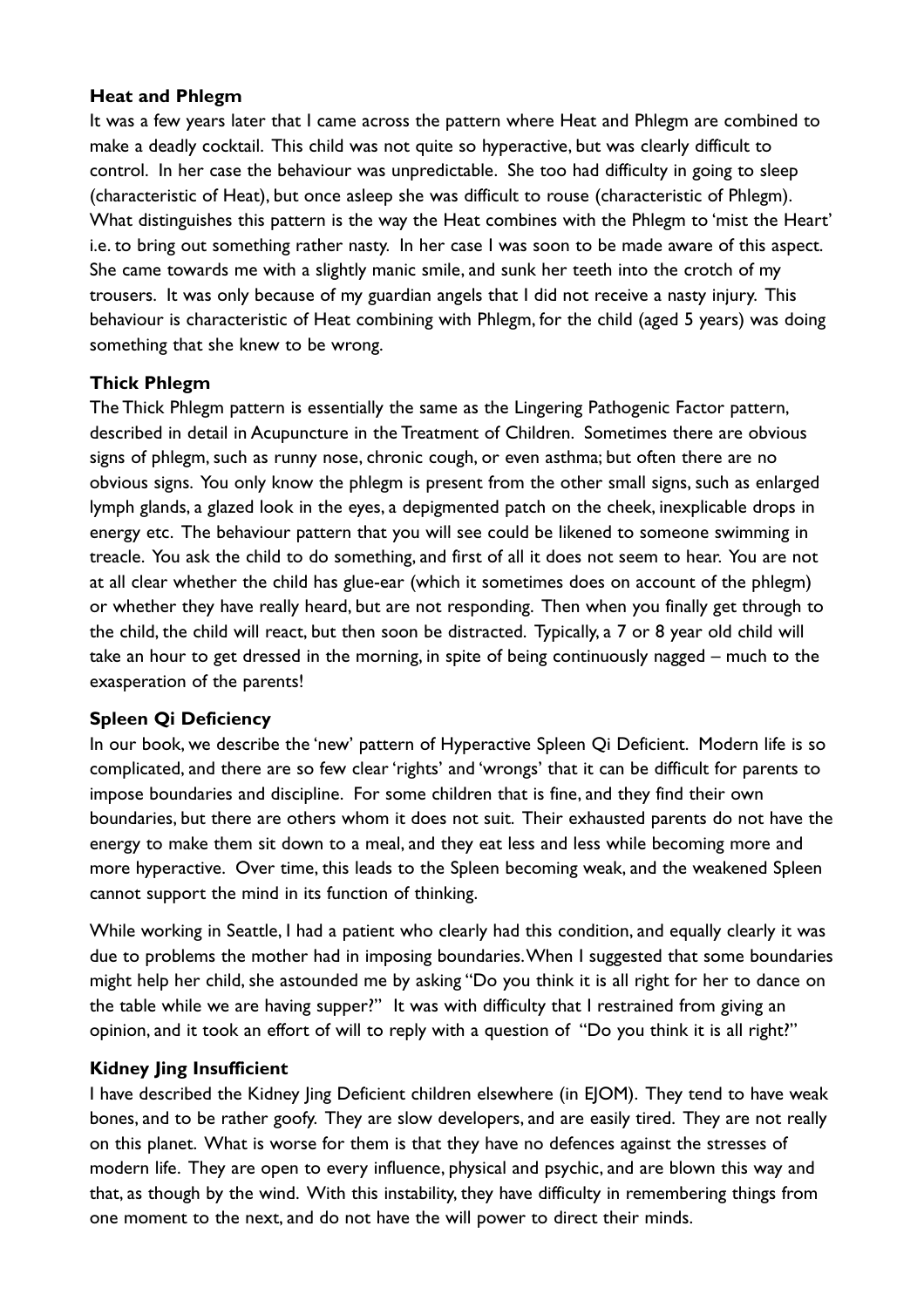#### **Is needle technique important – the Dosey Moron Prays to Heaven needle technique.**

On Friday afternoons in a student clinic, the atmosphere is sometimes affected by ADD, and during these times we gossip. One result of these gossips was a discussion of needle techniques used by students. It is a needle technique which I frequently use myself, and on a hot lazy Friday afternoon we named it DMPH, the Dozy Moron Prays to Heaven. It consists of sticking the needle in, rotating it a bit a bit clockwise, then a bit anticlockwise, and then wiggling it a bit. Finally, a prayer in the hope that it will work. (This part is very important, and is known in some circles as 'intention'.)

In many illnesses, treating Zusanli St-36 with the DMPH technique will make big difference to the patient's condition, and may even cure them. This is, of course, the great secret that hitherto has been confined to an inner circle of experienced practitioners. Unfortunately, there are certain conditions where the DMPH technique does not work so well, and ADD and ADHD fall into this category. Just to add to the difficulties, you cannot even use the same needle technique in the five patterns. In the Heat pattern, I have found that results are much better when a really strong dispersing technique is used. In the child described above, I did not really start to get any significant change in his behaviour until I used such a thick needle that it drew a few drops of blood from Xingjian Liv-2 and Neiting St-44, in the same treatment. It took a lot of courage to give such a painful treatment, but in the event, he hardly noticed what I was doing. He was so used to hurting himself by bumping into things while running at high speed, that he hardly noticed the pain caused by the needles.

At the other end of the scale, there are the Kidney ling Insufficient children. With these children it is essential to tonify. In fact, to use needles at all is often cruelty, for they are often overcome by hysterical panic by the thought of needles. Moreover, if you do use needles, it is very easy to disperse accidentally. I did that once on a child. Even though I was using the finest needles, I made the child worse by inserting the needle clumsily. Since that time, I have confined myself to using moxa on these very weak children. The moral of these tales is that whatever points you choose, it is still important to use an appropriate needle technique.

#### **Advice to the parents**

The most important advice is on diet. Children with ADD or ADHD have to avoid all artificial colourings and all artificial flavourings, and all food containing refined sugar. If the children continue to eat even the smallest amount of these foods, there is no point in giving treatment. Send them away, for they are wasting their time and yours. For many children this advice extends to oranges too, even organically grown ones.

In principle, children with ADD and ADHD should not watch more than half an hour of television each week. This is not just on account of the scenes of violence and sudden death, but because of the flickering screen, which overexcites the mind. However, there is little chance of the parents putting this advice into practice. Either they will not believe you or, even if they do believe you, they simply will not have the will-power to turn the television off.

#### **Conclusion**

As I mentioned at the beginning, acupuncture can be of great help, with some children being completely cured. But pause for a moment to reflect what will happen to your practice if you